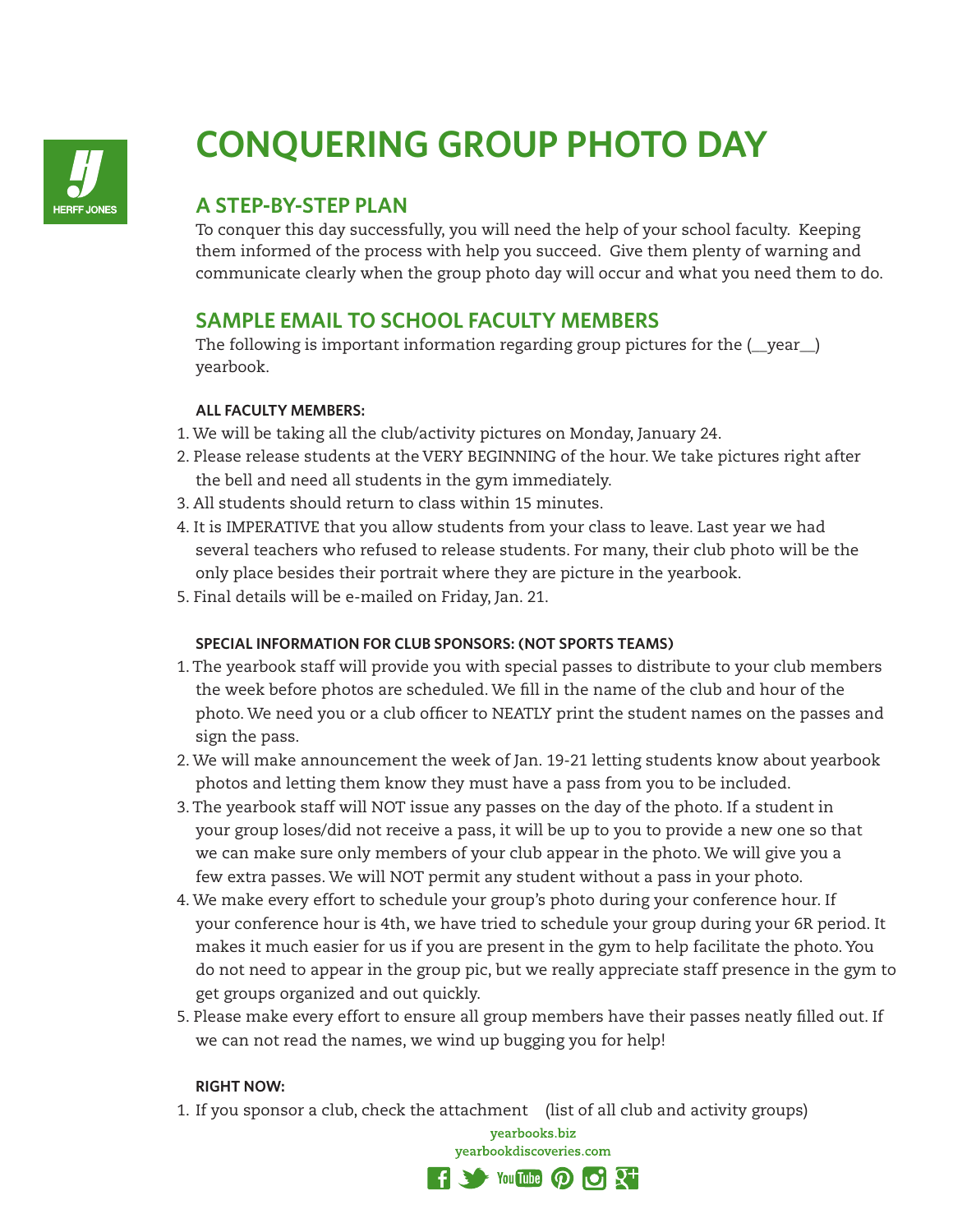- 2. Is there a group listed that is not active this year and needs to be removed?
- 3. Has the sponsor/contact person changed?
- 4. How many passes do you need this year?



### **CLUB SPONSOR DIRECTIONS FOR YEARBOOK GROUP PIC DAY**

Please distribute these passes to club members during the week of January 17. We need you or a club officer to NEATLY print student names on the passes and sign the pass. We will make announcements January 17-21 letting students know pictures are Monday, January 24, and that club members will receive a pass from you.

The yearbook staff will NOT issue any passes on the day of the photo. If a student in your group loses/does not receive a pass, it will be up to you to provide a new one so we can make sure only students you approve of will appear in the photo. We will give you extras, but we will not permit any student in the photo if he or she does not have a signed pass from you. Please make every effort to ensure all group members have their passes neatly filled out. If we can not read names, we wind up bugging you to help us ID the photo.

We tried to schedule pictures during your conference hour. If your conference hour is 4th, we have had to schedule your picture during your 6R time. It makes it much easier for us if you are present to help facilitate the photo. You do not have to be in the photo, but we really need staff presence to get groups in and out quickly.

We will make an announcement at the start of each class hour on January 24 asking teachers to release students scheduled for photos that hour, and we also need you to report to the Gym as quickly as possible to help get your club members lined up for the photo. If you have any questions/concerns, please e-mail me.

#### **YEARBOOK STAFF - GROUP PICS STEP-BY-STEP**

#### **TWO WEEKS BEFORE GROUP PICTURE DAY:**

- 1. Get an accurate list of all clubs/sponsors, the adviser/moderator's prep period and the approximate number of students in the club.
- 2. Make a schedule with each group pic being taken during their sponsor's prep/conference hour if possible so they can help get their group organized. Make sure NOT to have all your largest groups the same hour!
- 3. Make Photo Day passes for each club. (See sample.) Have the yearbook staff fill in the name of the club and the hour of the photo and deliver the passes to the sponsor. Include about 10 extras for each club. The sponsor is responsible for signing each pass, filling in the name of the club member and delivering the passes to the students in the club.

#### **ONE WEEK BEFORE GROUP PICTURE DAY**

- 1. Post picture schedules around school for students to see. Put a copy in each teacher's mailbox and/or send them an electronic copy.
- 2. Run announcements reminding students to get passes from their sponsors if they want to be included in the group picture.
- 3. Conrm time/date/location with your photographer.

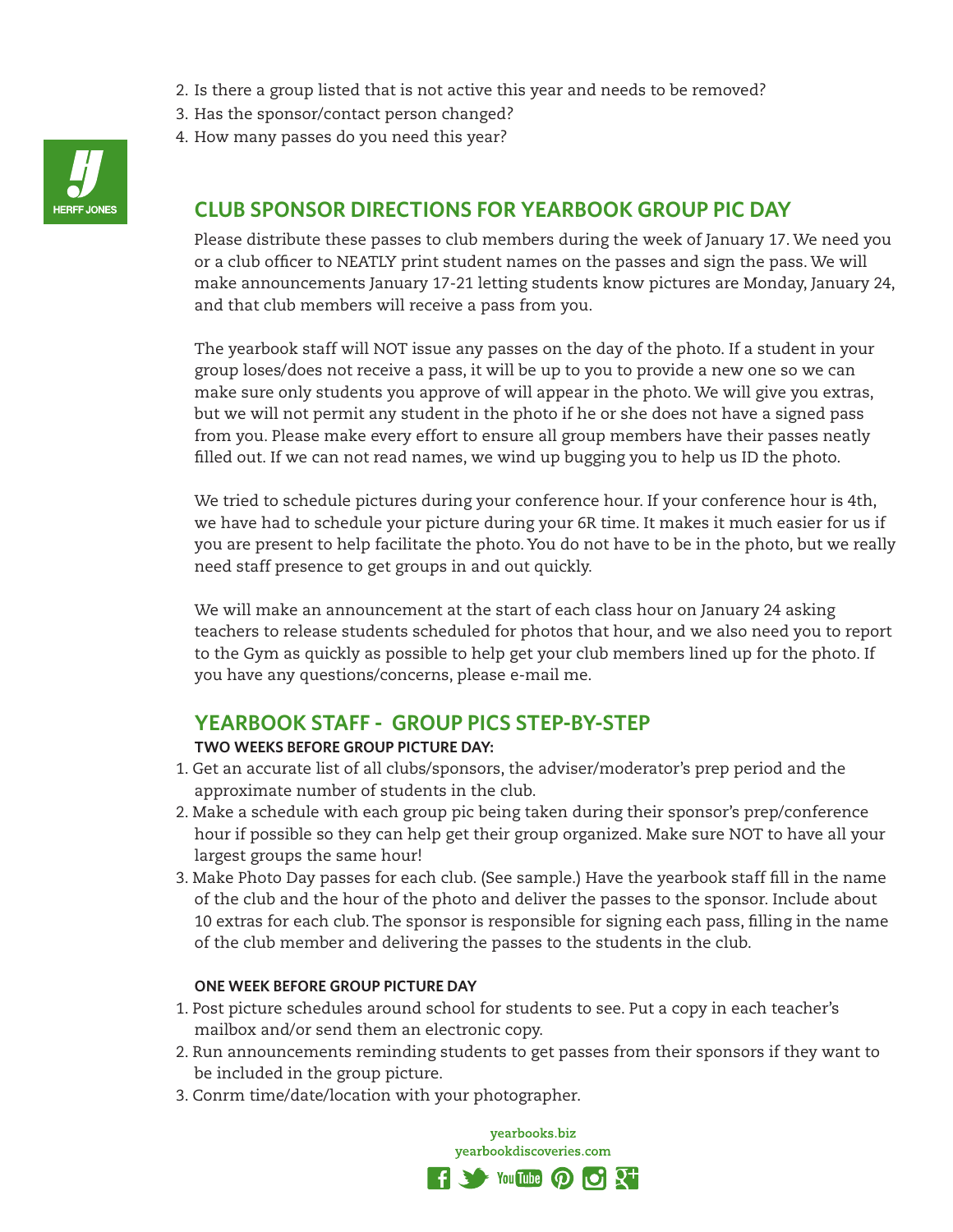#### **THE DAY BEFORE GROUP PICTURE DAY**



- 2. Meet with your staff and make club assignments for each hour. If they are in a club, that is perfect as they can get their group organized then jump on the end of a row. Make sure they all understand the SHAPE the groups must be in . . . is it square? A strong horizontal? This is based on what your group photo layout design is in the yearbook.
- 3. Go over the whole procedure with the staff. Explain that they must be professional and courteous, but firm. I tell my staff to think of themselves as cowboys on a cattle drive.
- 4. Enlist an administrator or secretary to make an announcement the next day at the beginning of each hour for students to be released (i.e. Teachers: Please release students in the following groups to report to the gym for pictures . . .)

#### **PICTURE DAY**

- 1. Bring supplies to the gym. A large envelope with each hour marked on it, extra pens, paper clips, rubber bands, your signs, tape and put some extra passes (50) in your pocket.
- 2. At the start of each hour, your staff will spread out along a horizontal line in the gym facing the empty bleachers. They should have their club signs held high.
- 3. Have a staff member announce (repeatedly) over the microphone for students to find their club, line up tallest to shortest behind the sign and have their passes out. If they do not have a pass, they MUST get one from their sponsor. YEARBOOK STAFFERS DO NOT GIVE OUT PASSES!
- 4. Your staff members must go up and down the line to check passes to make sure they are SIGNED and that the name is readable. This is VITAL to ensure that only club members are included in each photo and that an accurate caption can be included.
- 5. If students are in more than one picture that hour, tell them to go to the smallest group first, but to keep their eyes open to make sure the other group does not go first.
- 6. Your staff has to work QUICKLY to get the group lined up and ready. We do tallest to shortest to reduce the space between rows. As soon as the group is ready, the yearbook staff member(s) walks them to an open spot on the bleachers and gets them in the appropriate shape. The photographer(s) then moves to the group. You can probably get 3-4 groups on the bleachers at a time.
- 7. Once the photo is taken, tell the students to remain in their spots and the passes will be collected. Have the yearbook staff member in charge of that group begin with the bottom row and collect the passes IN ORDER from the left (facing the group) with each pass being placed UNDER the one before. After the bottom row, they return (like a typewriter) to the left end of the next row and so on. When all the passes have been collected, rubberband them and place them in the envelope for that hour. Those staffers can then move on to help with another group.
- 8. It is VERY hectic for the first five minutes, but once groups are ready to go, they move on and off the bleachers in a hurry! You can shoot about 10-12 groups in 15 minutes if you have two photographers and a staff of 20 helping out.
- 9. After all the pictures have been taken that hour, send most of the staff to a computer lab to type in the captions. Though they will not have the rows divided yet, they can get all the names in. Have the photographer(s) upload the pics in a folder marked for each hour.



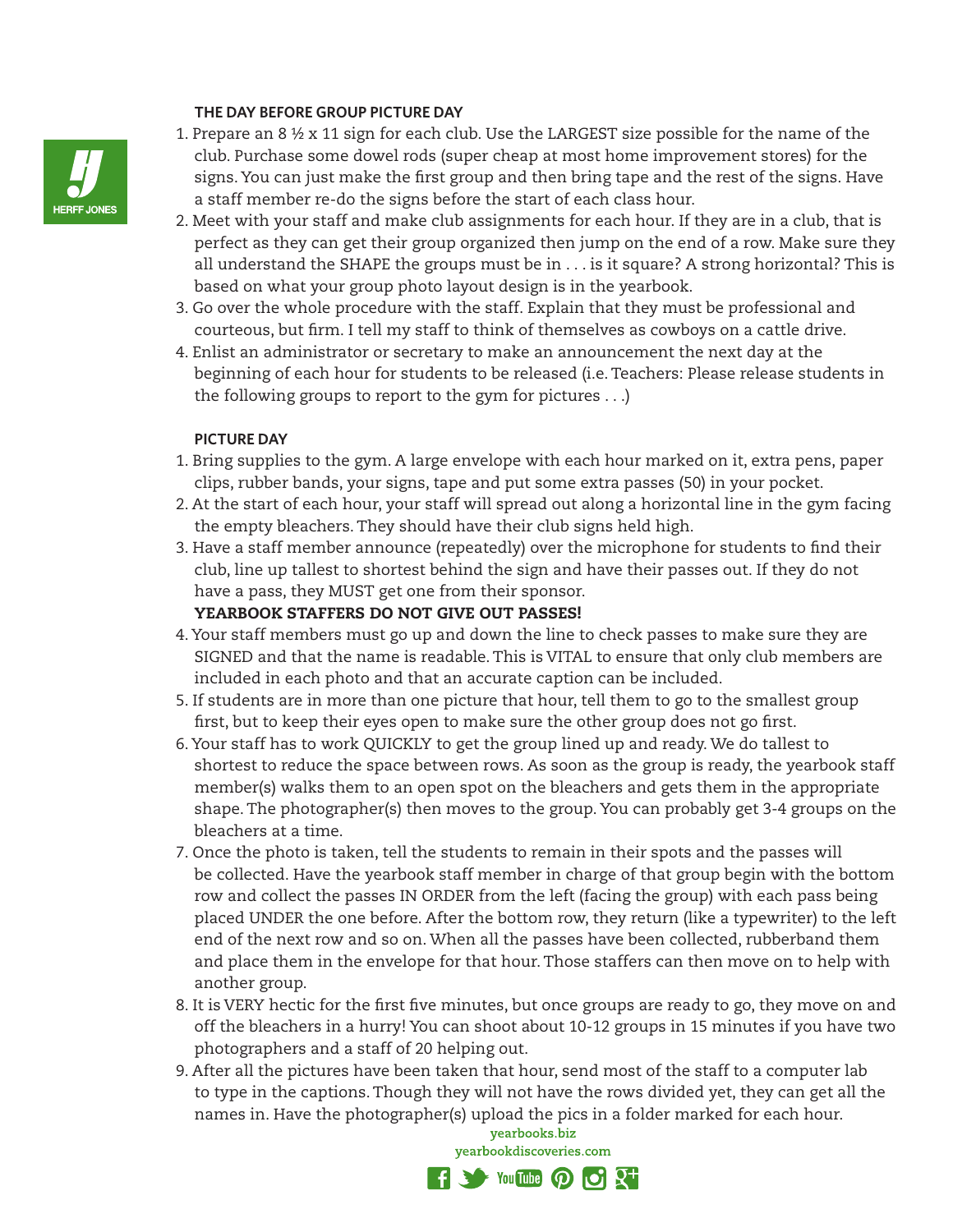

10. If you can spare a staff member or two, have them insert the group pic on the Word file with the caption and add in the row indications. Have them COUNT each student in the row to make sure you have the correct number of names. You can even give a printout to the sponsor that day and ask them to check it as well.

#### **THE FINAL STEP**

- 1. Reward your staff the next day with a pizza party or something while they spell check all the names!
- 2. Show your appreciation to the school by putting a treat in faculty/staff mailboxes with a thank you note (i.e. Lifesavers etc.)

### **GROUP PICTURE PASS**

This is a sample group picture pass. See next page for a full-page template.

## **GROUP PICTURE PASS**

Name \_\_

Club Hour

Sponsor Signature

yearbooks.biz yearbookdiscoveries.com